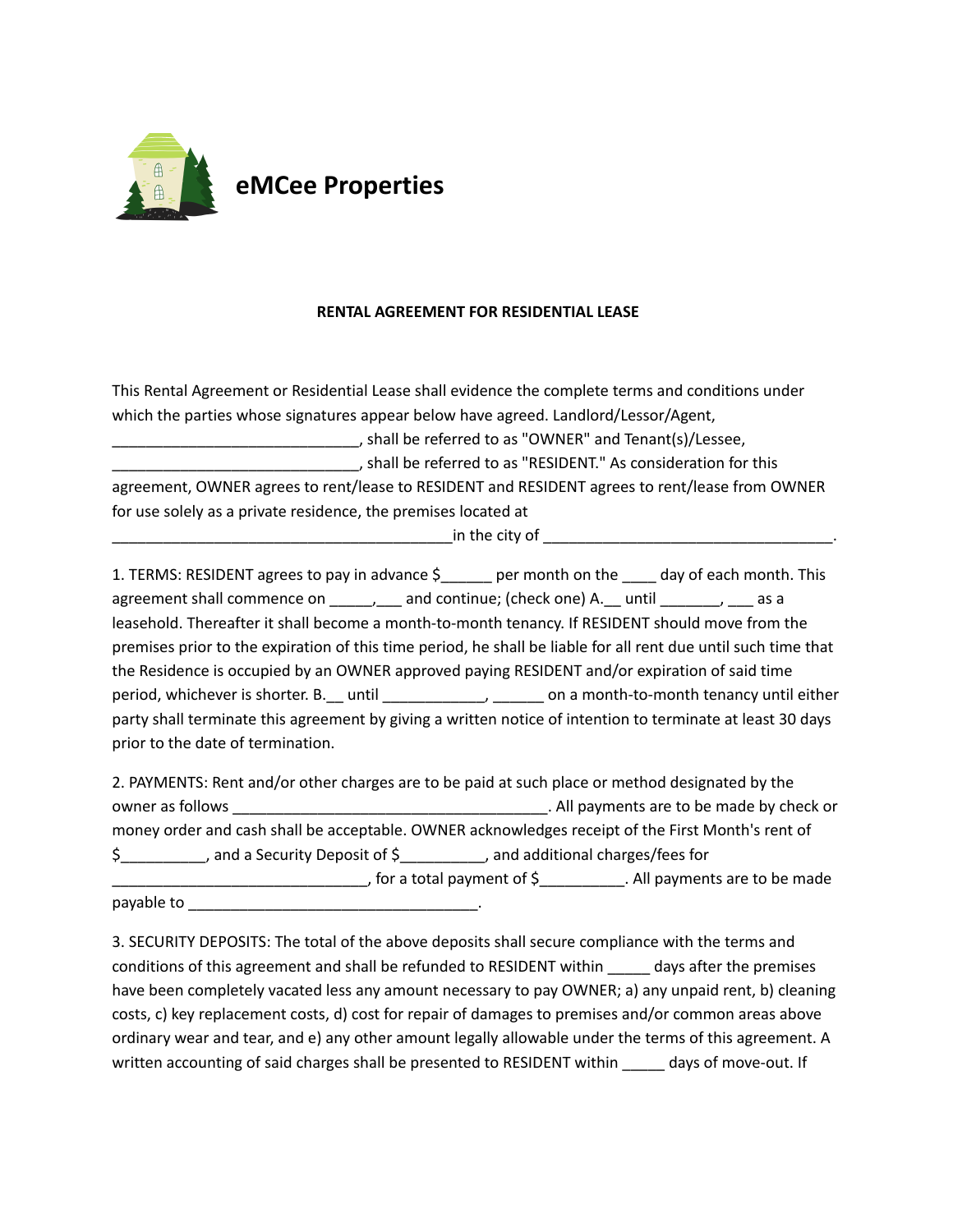deposits do not cover such costs and damages, the RESIDENT shall immediately pay said additional costs for damages to OWNER.

4. LATE CHARGE: A late fee of \$\_\_\_\_\_, (not to exceed \_\_\_% of the monthly rent), shall be added and due for any payment of rent made after the electronic of the month. Any dishonored check shall be treated as unpaid rent, and subject to an additional fee of \$\_\_\_\_\_\_\_\_\_.

5. UTILITIES: RESIDENT agrees to pay all utilities and/or services based upon occupancy of the premises except

6. OCCUPANTS: Guest(s) staying over 15 days without the written consent of OWNER shall be considered a breach of this agreement. ONLY the following individuals and/or animals, AND NO OTHERS shall occupy the subject residence for more than 15 days unless the expressed written consent of OWNER obtained in advance \_\_\_\_\_\_\_\_\_\_\_\_\_\_\_\_\_\_\_\_\_\_\_\_\_\_\_\_\_\_\_\_\_\_\_\_\_\_\_\_\_\_\_\_\_\_\_\_\_\_.

7. PETS: No animal, fowl, fish, reptile, and/or pet of any kind shall be kept on or about the premises, for any amount of time, without obtaining the prior written consent and meeting the requirements of the OWNER. Such consent if granted, shall be revocable at OWNER'S option upon giving a 30 day written notice. In the event laws are passed or permission is granted to have a pet and/or animal of any kind, an additional deposit in the amount of \$\_\_\_\_\_\_\_\_\_ shall be required along with additional monthly rent of \$\_\_\_\_\_\_\_ along with the signing of OWNER'S Pet Agreement. RESIDENT also agrees to carry insurance deemed appropriate by OWNER to cover possible liability and damages that may be caused by animals.

8. LIQUID FILLED FURNISHINGS: No liquid filled furniture, receptacle containing more than ten gallons of liquid is permitted without prior written consent and meeting the requirements of the OWNER. RESIDENT also agrees to carry insurance deemed appropriate by OWNER to cover possible losses that may be caused by such items.

9. PARKING: When and if RESIDENT is assigned a parking area/space on OWNER'S property, the parking area/space shall be used exclusively for parking of passenger automobiles and/or those approved vehicles listed on RESIDENT'S Application attached hereto. RESIDENT is hereby assigned or permitted to park only in the following area or space \_\_\_\_\_\_\_\_\_\_\_\_\_\_\_\_\_\_\_\_\_\_\_\_\_\_\_\_\_\_\_\_\_. The parking fee for this space (if applicable is \$\_\_\_\_\_\_\_\_ monthly. Said space shall not be used for the washing, painting, or repair of vehicles. No other parking space shall be used by RESIDENT or RESIDENT'S guest(s). RESIDENT is responsible for oil leaks and other vehicle discharges for which RESIDENT shall be charged for cleaning if deemed necessary by OWNER.

10. NOISE: RESIDENT agrees not to cause or allow any noise or activity on the premises which might disturb the peace and quiet of another RESIDENT and/or neighbor. Said noise and/or activity shall be a breach of this agreement.

11. DESTRUCTION OF PREMISES: If the premises become totally or partially destroyed during the term of this Agreement so that RESIDENT'S use is seriously impaired, OWNER or RESIDENT may terminate this Agreement immediately upon three day written notice to the other.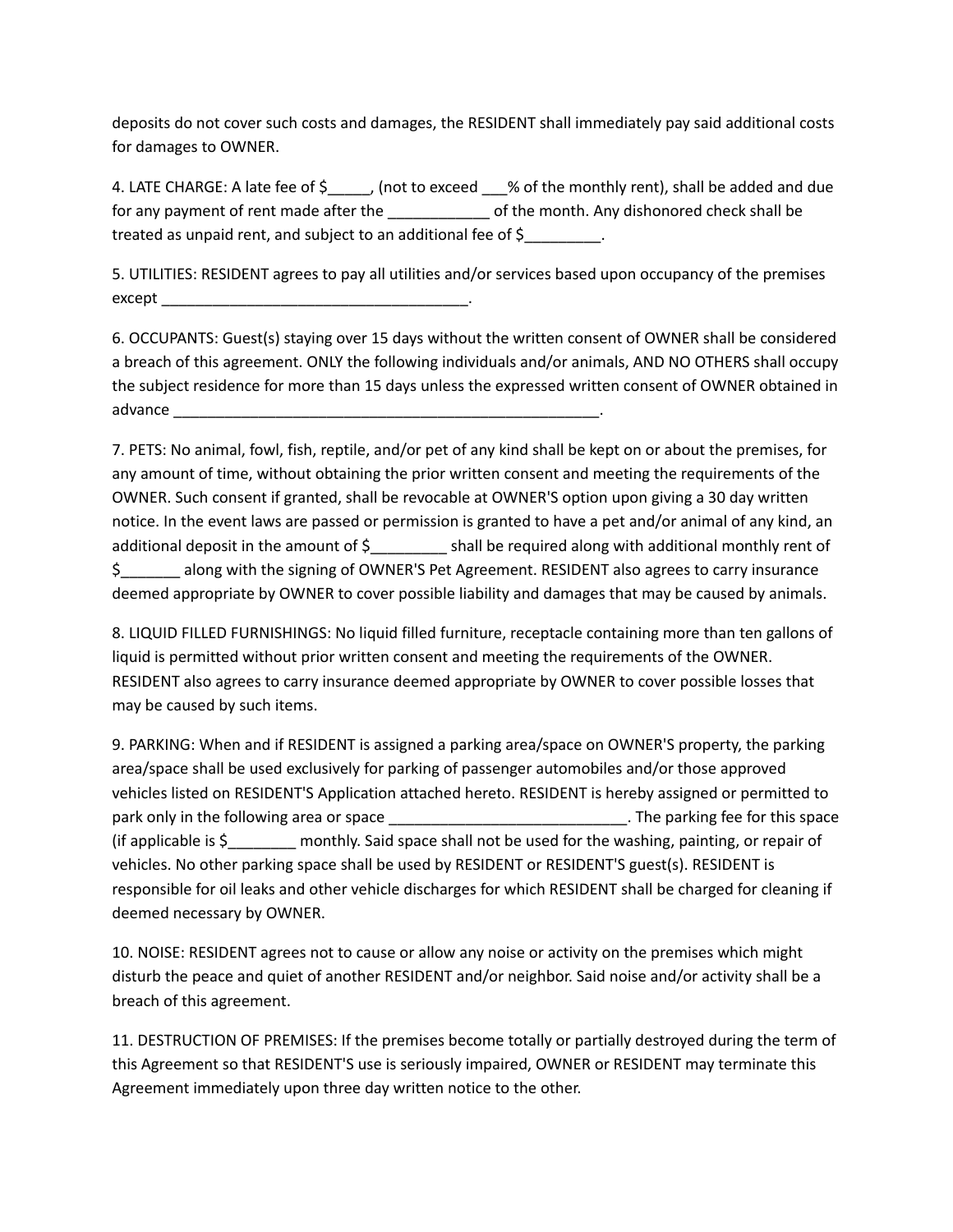12. CONDITION OF PREMISES: RESIDENT acknowledges that he has examined the premises and that said premises, all furnishings, fixtures, furniture, plumbing, heating, electrical facilities, all items listed on the attached property condition checklist, if any, and/or all other items provided by OWNER are all clean, and in good satisfactory condition except as may be indicated elsewhere in this Agreement. RESIDENT agrees to keep the premises and all items in good order and good condition and to immediately pay for costs to repair and/or replace any portion of the above damaged by RESIDENT, his guests and/or invitees, except as provided by law. At the termination of this Agreement, all of above items in this provision shall be returned to OWNER in clean and good condition except for reasonable wear and tear and the premises shall be free of all personal property and trash not belonging to OWNER. It is agreed that all dirt, holes, tears, burns, and stains of any size or amount in the carpets, drapes, walls, fixtures, and/or any other part of the premises, do not constitute reasonable wear and tear.

13. ALTERATIONS: RESIDENT shall not paint, wallpaper, alter or redecorate, change or install locks, install antenna or other equipment, screws, fastening devices, large nails, or adhesive materials, place signs, displays, or other exhibits, on or in any portion of the premises without the written consent of the OWNER except as may be provided by law.

14: PROPERTY MAINTENANCE: RESIDENT shall deposit all garbage and waste in a clean and sanitary manner into the proper receptacles and shall cooperate in keeping the garbage area neat and clean. RESIDENT shall be responsible for disposing of items of such size and nature as are not normally acceptable by the garbage hauler. RESIDENT shall be responsible for keeping the kitchen and bathroom drains free of things that may tend to cause clogging of the drains. RESIDENT shall pay for the cleaning out of any plumbing fixture that may need to be cleared of stoppage and for the expense or damage caused by stopping of waste pipes or overflow from bathtubs, wash basins, or sinks.

15. HOUSE RULES: RESIDENT shall comply with all house rules as stated on separate addendum, but which are deemed part of this rental agreement, and a violation of any of the house rules is considered a breach of this agreement.

16. CHANGE OF TERMS: The terms and conditions of this agreement are subject to future change by OWNER after the expiration of the agreed lease period upon 30-day written notice setting forth such change and delivered to RESIDENT. Any changes are subject to laws in existence at the time of the Notice of Change Of Terms.

17. TERMINATION: After expiration of the leasing period, this agreement is automatically renewed from month to month, but may be terminated by either party giving to the other a 30-day written notice of intention to terminate. Where laws require "just cause", such just cause shall be so stated on said notice. The premises shall be considered vacated only after all areas including storage areas are clear of all RESIDENT'S belongings, and keys and other property furnished for RESIDENT'S use are returned to OWNER. Should the RESIDENT hold over beyond the termination date or fail to vacate all possessions on or before the termination date, RESIDENT shall be liable for additional rent and damages which may include damages due to OWNER'S loss of prospective new renters.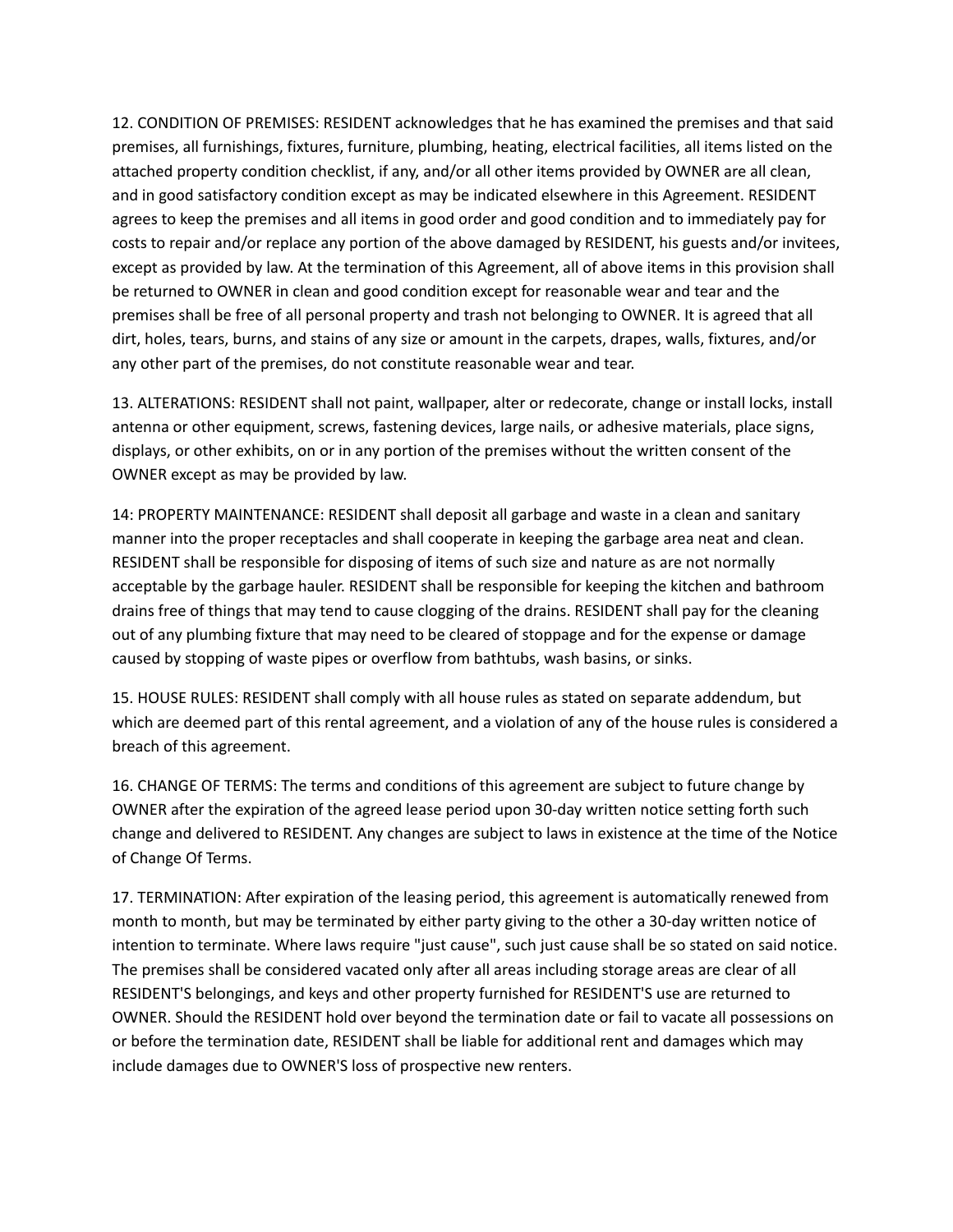18. POSSESSION: If OWNER is unable to deliver possession of the residence to RESIDENTS on the agreed date, because of the loss or destruction of the residence or because of the failure of the prior residents to vacate or for any other reason, the RESIDENT and/or OWNER may immediately cancel and terminate this agreement upon written notice to the other party at their last known address, whereupon neither party shall have liability to the other, and any sums paid under this Agreement shall be refunded in full. If neither party cancels, this Agreement shall be prorated and begin on the date of actual possession.

19. INSURANCE: RESIDENT acknowledges that OWNERS insurance does not cover personal property damage caused by fire, theft, rain, war, acts of God, acts of others, and/or any other causes, nor shall OWNER be held liable for such losses. RESIDENT is hereby advised to obtain his own insurance policy to cover any personal losses.

20. RIGHT OF ENTRY AND INSPECTION: OWNER may enter, inspect, and/or repair the premises at any time in case of emergency or suspected abandonment. OWNER shall give 24 hours advance notice and may enter for the purpose of showing the premises during normal business hours to prospective renters, buyers, lenders, for smoke alarm inspections, and/or for normal inspections and repairs. OWNER is permitted to make all alterations, repairs and maintenance that in OWNER'S judgment is necessary to perform.

21. ASSIGNMENT: RESIDENT agrees not to transfer, assign or sublet the premises or any part thereof.

22. PARTIAL INVALIDITY: Nothing contained in this Agreement shall be construed as waiving any of the OWNER'S or RESIDENT'S rights under the law. If any part of this Agreement shall be in conflict with the law, that part shall be void to the extent that it is in conflict, but shall not invalidate this Agreement nor shall it affect the validity or enforceability of any other provision of this Agreement.

22. NO WAIVER: OWNER'S acceptance of rent with knowledge of any default by RESIDENT or waiver by OWNER of any breach of any term of this Agreement shall not constitute a waiver of subsequent breaches. Failure to require compliance or to exercise any right shall not be constituted as a waiver by OWNER of said term, condition, and/or right, and shall not affect the validity or enforceability of any provision of this Agreement.

23. ATTORNEY FEES: If any legal action or proceedings be brought by either party of this Agreement, the prevailing party shall be reimbursed for all reasonable attorney's fees and costs in addition to other damages awarded.

24. JOINTLY AND SEVERALLY: The undersigned RESIDENTS are jointly and severally responsible and liable for all obligations under this agreement.

25. REPORT TO CREDIT/TENANT AGENCIES: You are hereby notified that a nonpayment, late payment or breach of any of the terms of this rental agreement may be submitted/reported to a credit and/or tenant reporting agency, and may create a negative credit record on your credit report.

26. LEAD NOTIFICATION REQUIREMENT: For rental dwellings built before 1978, RESIDENT acknowledges receipt of the following: (Please check) \_\_\_ Lead Based Paint Disclosure Form \_\_\_ EPA Pamphlet